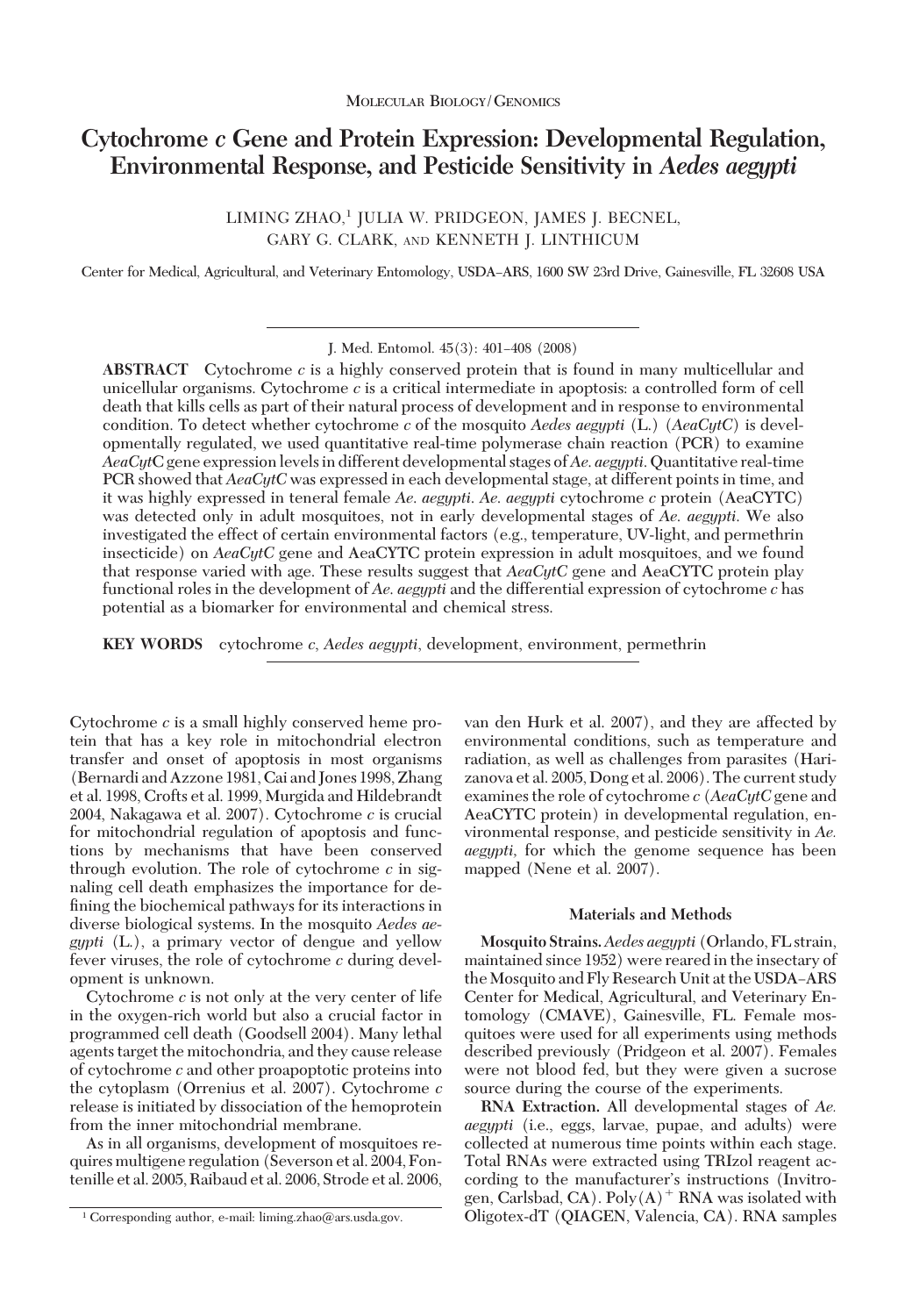|                                                        | Form Approved<br>OMB No. 0704-0188                                                                                                                                                                                                                                                                                                                                                                                                                                                                                                                                                                                                                                                                                                                                                                       |                                                     |                                             |                                           |                            |  |
|--------------------------------------------------------|----------------------------------------------------------------------------------------------------------------------------------------------------------------------------------------------------------------------------------------------------------------------------------------------------------------------------------------------------------------------------------------------------------------------------------------------------------------------------------------------------------------------------------------------------------------------------------------------------------------------------------------------------------------------------------------------------------------------------------------------------------------------------------------------------------|-----------------------------------------------------|---------------------------------------------|-------------------------------------------|----------------------------|--|
| does not display a currently valid OMB control number. | Public reporting burden for the collection of information is estimated to average 1 hour per response, including the time for reviewing instructions, searching existing data sources, gathering and<br>maintaining the data needed, and completing and reviewing the collection of information. Send comments regarding this burden estimate or any other aspect of this collection of information,<br>including suggestions for reducing this burden, to Washington Headquarters Services, Directorate for Information Operations and Reports, 1215 Jefferson Davis Highway, Suite 1204, Arlington<br>VA 22202-4302. Respondents should be aware that notwithstanding any other provision of law, no person shall be subject to a penalty for failing to comply with a collection of information if it |                                                     |                                             |                                           |                            |  |
| <b>1. REPORT DATE</b><br>2008                          |                                                                                                                                                                                                                                                                                                                                                                                                                                                                                                                                                                                                                                                                                                                                                                                                          | <b>3. DATES COVERED</b><br>00-00-2008 to 00-00-2008 |                                             |                                           |                            |  |
| <b>4. TITLE AND SUBTITLE</b>                           |                                                                                                                                                                                                                                                                                                                                                                                                                                                                                                                                                                                                                                                                                                                                                                                                          |                                                     |                                             | 5a. CONTRACT NUMBER                       |                            |  |
|                                                        | Cytochrome c Gene and Protein Expression: Developmental Regulation,                                                                                                                                                                                                                                                                                                                                                                                                                                                                                                                                                                                                                                                                                                                                      |                                                     |                                             | <b>5b. GRANT NUMBER</b>                   |                            |  |
|                                                        | <b>Environmental Response, and Pesticide Sensitivity in Aedes aegypti</b>                                                                                                                                                                                                                                                                                                                                                                                                                                                                                                                                                                                                                                                                                                                                |                                                     |                                             |                                           | 5c. PROGRAM ELEMENT NUMBER |  |
| 6. AUTHOR(S)                                           |                                                                                                                                                                                                                                                                                                                                                                                                                                                                                                                                                                                                                                                                                                                                                                                                          | 5d. PROJECT NUMBER                                  |                                             |                                           |                            |  |
|                                                        | <b>5e. TASK NUMBER</b>                                                                                                                                                                                                                                                                                                                                                                                                                                                                                                                                                                                                                                                                                                                                                                                   |                                                     |                                             |                                           |                            |  |
|                                                        | 5f. WORK UNIT NUMBER                                                                                                                                                                                                                                                                                                                                                                                                                                                                                                                                                                                                                                                                                                                                                                                     |                                                     |                                             |                                           |                            |  |
|                                                        | 7. PERFORMING ORGANIZATION NAME(S) AND ADDRESS(ES)<br><b>Center for Medical, Agricultural and Veterinary</b><br>Entomology, USDA-ARS, 1600 SW 23rd Drive, Gainesville, FL, 32608                                                                                                                                                                                                                                                                                                                                                                                                                                                                                                                                                                                                                         | 8. PERFORMING ORGANIZATION<br><b>REPORT NUMBER</b>  |                                             |                                           |                            |  |
|                                                        | 9. SPONSORING/MONITORING AGENCY NAME(S) AND ADDRESS(ES)                                                                                                                                                                                                                                                                                                                                                                                                                                                                                                                                                                                                                                                                                                                                                  |                                                     |                                             | 10. SPONSOR/MONITOR'S ACRONYM(S)          |                            |  |
|                                                        |                                                                                                                                                                                                                                                                                                                                                                                                                                                                                                                                                                                                                                                                                                                                                                                                          |                                                     |                                             | 11. SPONSOR/MONITOR'S REPORT<br>NUMBER(S) |                            |  |
| 12. DISTRIBUTION/AVAILABILITY STATEMENT                | Approved for public release; distribution unlimited                                                                                                                                                                                                                                                                                                                                                                                                                                                                                                                                                                                                                                                                                                                                                      |                                                     |                                             |                                           |                            |  |
| <b>13. SUPPLEMENTARY NOTES</b>                         |                                                                                                                                                                                                                                                                                                                                                                                                                                                                                                                                                                                                                                                                                                                                                                                                          |                                                     |                                             |                                           |                            |  |
| 14. ABSTRACT<br>see report                             |                                                                                                                                                                                                                                                                                                                                                                                                                                                                                                                                                                                                                                                                                                                                                                                                          |                                                     |                                             |                                           |                            |  |
| <b>15. SUBJECT TERMS</b>                               |                                                                                                                                                                                                                                                                                                                                                                                                                                                                                                                                                                                                                                                                                                                                                                                                          |                                                     |                                             |                                           |                            |  |
| <b>16. SECURITY CLASSIFICATION OF:</b>                 |                                                                                                                                                                                                                                                                                                                                                                                                                                                                                                                                                                                                                                                                                                                                                                                                          |                                                     | <b>17. LIMITATION OF</b><br><b>ABSTRACT</b> | 18. NUMBER<br>OF PAGES                    | 19a. NAME OF               |  |
| a. REPORT<br>unclassified                              | b. ABSTRACT<br>c. THIS PAGE<br>Same as<br>unclassified<br>unclassified<br><b>Report (SAR)</b>                                                                                                                                                                                                                                                                                                                                                                                                                                                                                                                                                                                                                                                                                                            |                                                     |                                             |                                           | <b>RESPONSIBLE PERSON</b>  |  |

**Standard Form 298 (Rev. 8-98)**<br>Prescribed by ANSI Std Z39-18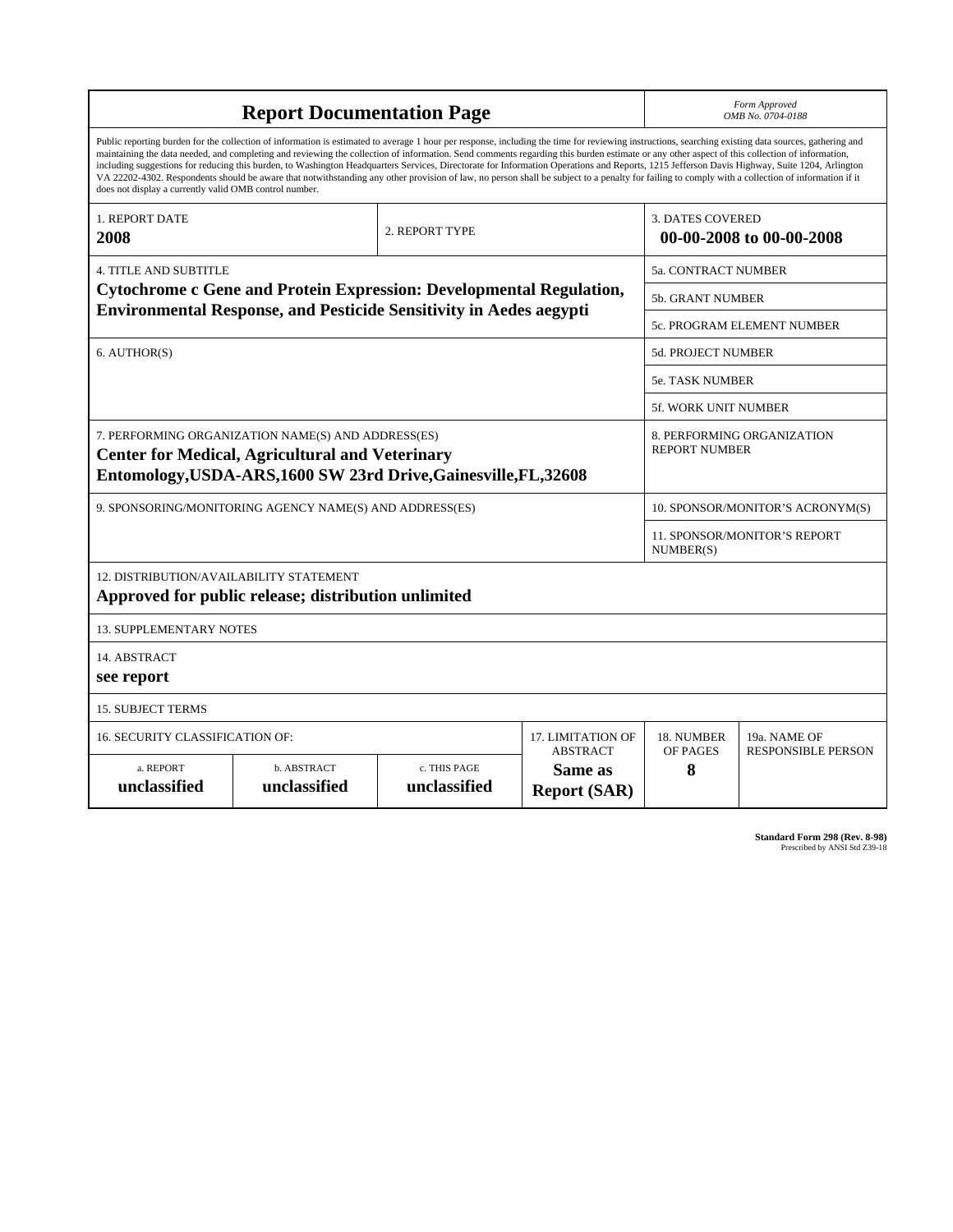were quantified by SmartSpec Plus spectrophotometry (Bio-Rad, Hercules, CA).

**UV-Light Experiments.** *Ae. aegypti* adult females, aged 3, 10, and 17 d, were exposed to a germicidal lamp (30-W, G30TB, General Electric) at the light intensity 1,000  $\mu$ W/cm<sup>2</sup> for the time course study. Sixty individuals (30 for RNA and 30 for protein extraction) were collected at 0, 15, 30, 90, and 180 min after UV-light treatment.

**Heat-Shock Experiments.** *Ae. aegypti* adult females, aged 2 and 9 d, were exposed to three temperatures  $(24, 37, \text{ and } 42^{\circ}\text{C})$  and  $56\% \pm 1.5\% \text{ RH}$  in an environmental chamber (L-C Incubator, Lab-Line Instruments, Inc., Melrose Park, IL) for the time course study. Sixty individuals (30 for RNA and 30 for protein extraction) were collected at 0, 15, 30, and 180 min after heat stress.

**Permethrin Experiments.** *Ae. aegypti* adult females, aged 3 and 10 d, were treated topically with permethrin at 1.25  $\times$  10<sup>-5</sup>  $\mu$ g per mosquito (LD<sub>10</sub>) as described by Pridgeon et al., 2007. Sixty females (30 for RNA and 30 for protein extraction) were collected at 0, 1, 3, 6, and 12 h after permethrin treatment. An untreated control group was exposed to acetone only (Pridgeon et al. 2007).

 $cDNA$  Synthesis. A 5- $\mu$ g aliquot of purified RNA was reverse transcribed in a  $20-\mu l$  reaction volume by using cloned avian myeloblastosis virus first-strand cDNA synthesis system for real-time polymerase chain reaction (PCR) according to the manufacturer's instructions (Invitrogen, Carlsbad, CA). The reaction was terminated by heat inactivation at 95°C for 5 min. The reactions were diluted adding 80  $\mu$ l of doubledistilled  $H_2O$ . The cDNA samples for each developmental stage and different experiments were stored at  $-20^{\circ}$ C.

**Design of Gene-Specific Primers for Real-Time PCR.** To design gene-specific primers, a detailed analysis of the nucleotide sequence of the *AaeCytC* gene (National Center for Biotechnology Information [NCBI] accession no. DQ440105.1 or GI: 94468577) was performed using PRIMER3-Design Primer Pairs and Probes program from Biology Workbench (http://workbench.sdsc.edu). The primers for *Ae. aegypti* actin gene (NCBI accession no. DQ440059) were also designed for an internal control and comparison.

**Real-Time PCR Amplification.** The quantitative real-time PCR assay for cytochrome *c* gene expression in *Ae. aegypti* (designated *AeaCytC*) was performed using Platinum SYBR Green qPCR SuperMix-UDG with ROX (Invitrogen) in a volume of  $15 \mu l$  on a 7300 Fast Real-Time PCR System (Applied Biosystems, Foster City, CA). The PCR mixture consisted of 1  $\mu$ diluted cDNA, 0.5  $\mu$ M primers, and 1  $\times$  master mix. In every real-time reverse transcription (RT)-PCR run, *ACTIN* was used as an internal control to normalize for variation in the amount of cDNA template. The PCR primers used were AEA-CYTC-12 F (5-AGCTG-GAGACGTTGAGAAGG-3) and AEA-CYTC-254R (5-ATCTTCGTGCCAGGGATGTA-3). The PCR primers for *ACTIN* are Actin-152 F (5'-AGGACTCG-TACGTCGGTGAC-3) and Actin-590R (5-CGT- TCAGTCAGGATCTTC-3). The PCR thermal cycling parameters were  $50^{\circ}$ C for 2 min,  $95^{\circ}$ C for 10 min followed by 40 cycles of 95°C for 15 s and 60°C for 1 min. This was followed by the dissociation stage at 95°C for 15 s, 60°C for 30 s and 95°C for 15 s. This experiment was replicated three times. Relative expression levels were calculated as follows: First, *AeaCytC*transcript levels relative to a standard (*ACTIN*) by using the formula  $\Delta C_T = C_T$  (*AeaCytC*) –  $C_T$  $(ACTIN)$ . Second, an average  $\Delta C_T$  value for each sample was calculated. Third, the sample with lowest relative expression (highest  $\Delta C_T$  value), was used as the standard for the comparison of expression levels. Then relative expression levels were calculated using the equation  $100 \times 2^{-\left[ \text{average } \Delta \text{CT} \right]}$  (Portereiko et al. 2006). The data were further analyzed in Excel (Microsoft, Redmond, WA). To determine a significant difference between the data, SigmaStat software (Systat Software, Inc., Point Richmond, CA) was used for comparing two groups of data.

**Immunoblotting of Protein Extracts.** Total proteins were isolated from early eggs, late eggs, first and fourth instars, early and late pupae, and early and late adult females. The samples (30 mosquitoes each) collected from heat stress, UV-light, and permethrin treatments were divided into two groups: one for RT-PCR RNA extractions and the other for protein extraction. The cell lysis buffer contained 50 mM Tris, pH 7.6, 150 mM NaCl, 0.1% Triton X-100, and 1% IGEPAL, and protease inhibitors cocktail. Total proteins were isolated by adding 0.5 ml of cell lysis buffer to 15 mosquitoes  $(\approx 50 \text{ mg})$ , which were homogenized with a pestle. Protein concentrations were determined using a bicinchoninic acid (BCA) protein assay (BCA protein assay kit) according to the manufacturer's protocol (Pierce Chemical, Rockford, IL). Protein concentrations were quantified using Multiskan MCC (Thermo Electron Corporation Fisher, Vantaa, Finland).

Samples for polyacrylamide gel electrophoresis were loaded with equal protein content  $(25 \mu g)$  on precast NuPAGE 12% Bis-Tris gels and using NuPAGE MES SDS running buffer (Invitrogen). Proteins separated electrophoretically were transferred to nitrocellulose membrane using an Xcell blotting apparatus (Invitrogen). *Ae. aegypti* cytochrome *c* protein (designated AeaCYTC proteins were detected using mouse monoclonal (7H8.2C12) to cytochrome *c* (ab28137) (Abcam Inc., Cambridge, MA) antibody. SuperSignal West Pico Chemiluminescent Substrate, an enhanced chemiluminescent substrate for detection of horseradish peroxidase was used for detecting the signal. The nitrocellulose membrane was exposed to the film. The nitrocellulose membrane was stripped using Restore Western blot stripping buffer (Pierce Chemical). The nitrocellulose membrane was reprobed with rabbit polyclonal to Actin (ab1801) antibody (Abcam Inc.). The images were scanned by an Epson Perfection 4490 Photo scanner (digital ICE technology) and further processed by Adobe Photoshop CS2 (Adobe Systems, Mountain View, CA). The scanned images were converted into digital data using the UN-SCAN-IT (Silk Scientific Inc., Orem, UT).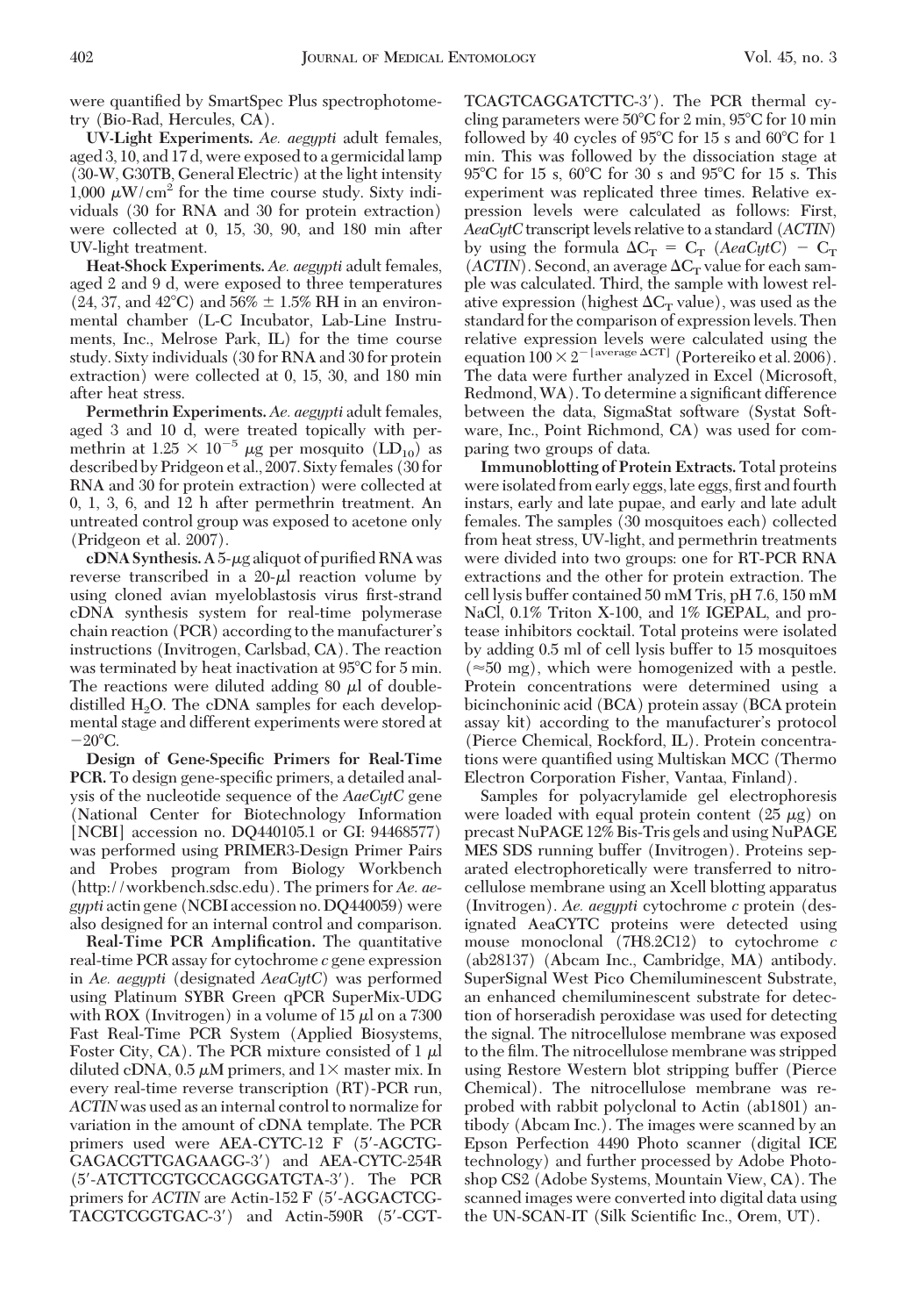

**Fig. 1.** *AeaCytC* gene expression levels in eggs, larvae, pupae, and adult females by using quantitative real-time PCR. The ages of eggs are 1, 3, and 6 d, respectively. First instar: 7, 10, 23, 30, 33, 36, and 39 h posthatch; second instar: 48, 51, 54, 57, 60, and 63 h posthatch; third instar: 72, 75, 78, 81, 84, and 87 h posthatch; fourth instar: 96, 99, 102, 105, 108, 111, 129, 132, 145, and 148 h posthatch; pupae: 154, 157, and 169 h posthatch; adult: 1-d-old female (i.e., 12 d posthatch); 7-d-old female (i.e., 19 d posthatch); and 14-d-old female (i.e., 26-d-posthatch).

### **Results**

**AeaCytC Gene Regulation in Different Developmental Stages of** *Ae***.** *aegypti***.** To understand how cytochrome *c* is regulated during the development of *Ae. aegypti,* we examined *AeaCytC* relative expression levels in eggs, larvae, pupae, and adult females using quantitative real-time PCR (Fig. 1). During the development of *Ae. aegypti,* the real-time PCR data showed that the lowest *AeaCytC* RNA expression was in the fourth-stage larvae (105 h posthatch). We set this point as standard  $= 1$ , and the *AeaCytC* RNA expression in other stages was compared with this point.*AeaCytC*RNA expression in*Ae. aegypti* eggs was relatively low compared with that in the adults. In mid-late Þrst-stage larvae (23 h posthatch), *AeaCytC* expression was slightly higher ( $\approx$ 13.3  $\pm$  1.6 times 105 h posthatch) than in the other specimens of early (7 and 10 h posthatch) and late (36 and 39 h posthatch) of the first-stage larvae. In the mid-late fourth larvae (129 h posthatch), *AeaCytC* expression was 19-fold higher (19  $\pm$  2.03) than in the specimens of larval stages 1 (except mid-late), 2, and 3 examined. However, the RNA relative expression level of *AeaCytC* increased dramatically in teneral adult mosquitoes, and it was  $94.37 \pm 1.34$  times more than the lowest point in fourth-stage larvae. Expression of *AeaCytC* in teneral adults (1-d-old female, i.e., 12 d posthatch) of *Ae. aegypti* was more than a two-fold higher than that found in older adults (7-d-old female, i.e., 19 d posthatch and 14-d-old female, i.e., 26 d posthatch) of *Ae. aegypti* (Fig. 1). Relative expression of *AeaCytC* in female mosquitoes was not significantly different between the 7-  $(43 \pm 1.18)$  and 14-d-old  $(40 \pm 1.24)$  mosquitoes.

**AeaCYTC Protein Levels in Different Developmental Stages of** *Ae***.** *aegypti***.** To understand whether the levels of AeaCYTC protein differed by developmental stages, we used Western blot analysis to examine differential protein expressions from *Ae. aegypti* eggs, larvae, pupae, and adults. Western blot data showed that AeaCYTC protein was only detectable in adult mosquitoes (Fig. 2; Table 1). AeaCYTC protein in young adults (2-d old) was  $\approx$ 10-fold less than that in 10-d-old adults of *Ae. aegypti* (Table 1). Western blot analyses revealed that AeaCYTC protein expression increased with age, especially during the first 2–3 d after adult emergence. Therefore, our data demonstrated that AeaCYTC protein level was regulated and differentially expressed within the developmental stages.

**Effects of UV-Light on AeaCytC and AeaCYTC Expression in Female Adult** *Ae***.** *aegypti***.** In nature, mosquitoes live in various environments. To understand extreme environmental effects on mosquito survival and cytochrome *c* regulation, we designed UV-light and heat-shock experiments to examine*AeaCytC*gene expression levels by examining adults of different ages.

*AeaCytC* gene expression increased dramatically in 3- and 10-d-old adults exposed to UV-light. This in-



**Fig. 2.** Western blots showing that the cytochrome *c* protein (AeaCYTC) can only be detected in the adult mosquitoes. Lane 1, early egg (EE); lane 2, late egg (LE); lane 3, first instar  $(EL)$ ; lane 4, fourth instar  $(LL)$ ; lane 5, early pupae (EP); lane 6, late pupae (LP); lane 7, first two panels are teneral adults; third and fourth panels are 2-d-old adults (early adults, EA); and lane 8, first two panels are 8-d-old adults; third and fourth panels are10-d-old adults (late adults, LA).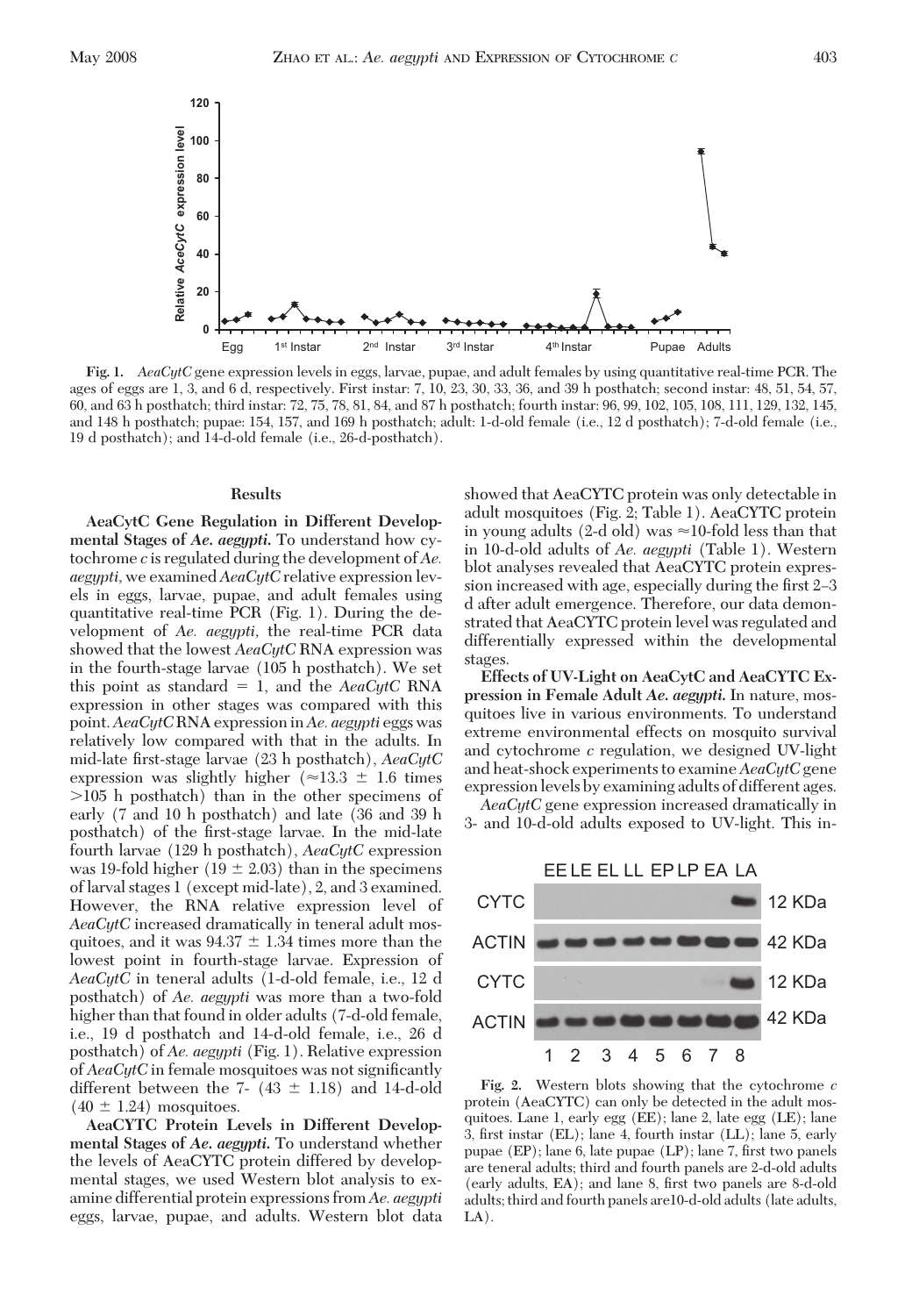| Blot $lane^a$ |       |                 |       |       |        |       |       |       |
|---------------|-------|-----------------|-------|-------|--------|-------|-------|-------|
| <b>CYTC</b>   | 7.3   | $_{\odot}$ .    | 7.3   | 6.)   | 7.4    | 7.9   | 8.6   | 158   |
| <b>ACTIN</b>  | 189.5 | 196.7           | 194.3 | 182.7 | 185.7  | 226.9 | 239.9 | 222.1 |
| <b>CYTC</b>   | 7.9   | - -<br>$\cdots$ | 7.1   | 7.0   | 6.8    | 7.2   | 17.8  | 162.8 |
| <b>ACTIN</b>  | 46.4  | 134.6           | 156.4 | 189.2 | ' 77.2 | 187.4 | 206.4 | 202.9 |

**Table 1. Average pixel density of AeaCYTC expression from Western blots in Fig. 2**

*<sup>a</sup>* Blot lanes correspond to Fig. 2.

creased expression occurred at the 15-min exposure, and then it decreased at 30 min and 3-h exposure (Fig. 3A). For 3-d-old adult mosquitoes, relative *AeaCytC* gene expression levels increased from 0 min  $(3.8 \pm$ 0.09) to 15 min  $(11.77 \pm 0.71)$ . This increase also was observed in 10-d-old adults (Fig. 3A), i.e., from 0-  $(1.69 \pm 0.12)$  to 15-min  $(8.3 \pm 0.43)$  exposure. However, the expression level in 17-d-old adults changed very little at each time of UV-treatment (Fig. 3A). The data demonstrated that various ages of *Ae. aegypti* adults have different sensitivities to UV-light exposure.

The AeaCYTC protein expression level at 3-h UVtreated 3-d-old adult mosquitoes was significantly reduced compared with that in untreated mosquitoes (Fig. 3B; Table 2). However, the protein level with 3-h UV-treatment in 10-d-old *Ae. aegypti* remained unchanged.

**Effect of Temperatures on AeaCytC and AeaCYTC Expression in Adult** *Ae***.** *aegypti***.** To evaluate the agerelated response of environmental temperatures to cytochrome *c* regulation in adult *Ae. aegypti,* we studied gene expression response to heat stress in both young and old adults. RT-PCR data indicated that *AeaCytC* gene expression was elevated after 15 min of heat exposure in both young (2-d-old) and older (9 d-old) adults (Fig. 4A and B). However, after 30 and 180 min of heat exposure, *AeaCytC* gene expression was dramatically reduced (Fig. 4, A and B). In addition, different temperatures had age-related effect on *AeaCytC* gene expression. Two-day-old adults had lower *AeaCytC* gene expression (after 30-min heat treatment) at both 37 and 40°C compared with that at 24-C. In contrast, 9-d-old adults had higher *AeaCytC* gene expression (after 30-min heat treatment) at 37 and 40°C compared with that at 24°C. This indicated that environmental temperatures affected *AeaCytC* gene expression and had the greatest effect at the initial exposure time point.

In 2-d-old *Ae. aegypti* adults, AeaCYTC protein expression increased at the 180-min post treatment at both 37°C (lane 6) and 40°C (lane 9) (Fig. 4C; Table 3). However, 9-d-old*Ae. aegypti* adults, 180min of heat treatment (lanes 6 and 9, third panel) did not change



**Fig. 3.** (A) Time course of *AeaCytC* expressed in *Ae*. *aegypti* adults of different ages after UV-light treatment. Three-, 10-, and 17-d-old mosquitoes were exposed to UV-light for 0, 15, 30, 180, and 240 min. Please note x-axis is not to scale. (B) Western blot analysis for 3- and 10-d-old adult *Ae. aegypti* with UV-light treatment. Lanes 1–3, 3-d-olds; lanes 4–6, 10-d-olds. 1 and 4, control, 0-min UV-treatment; 2 and 5, 30-min UV-treatment; and 3 and 6, 180-min UV-treatment.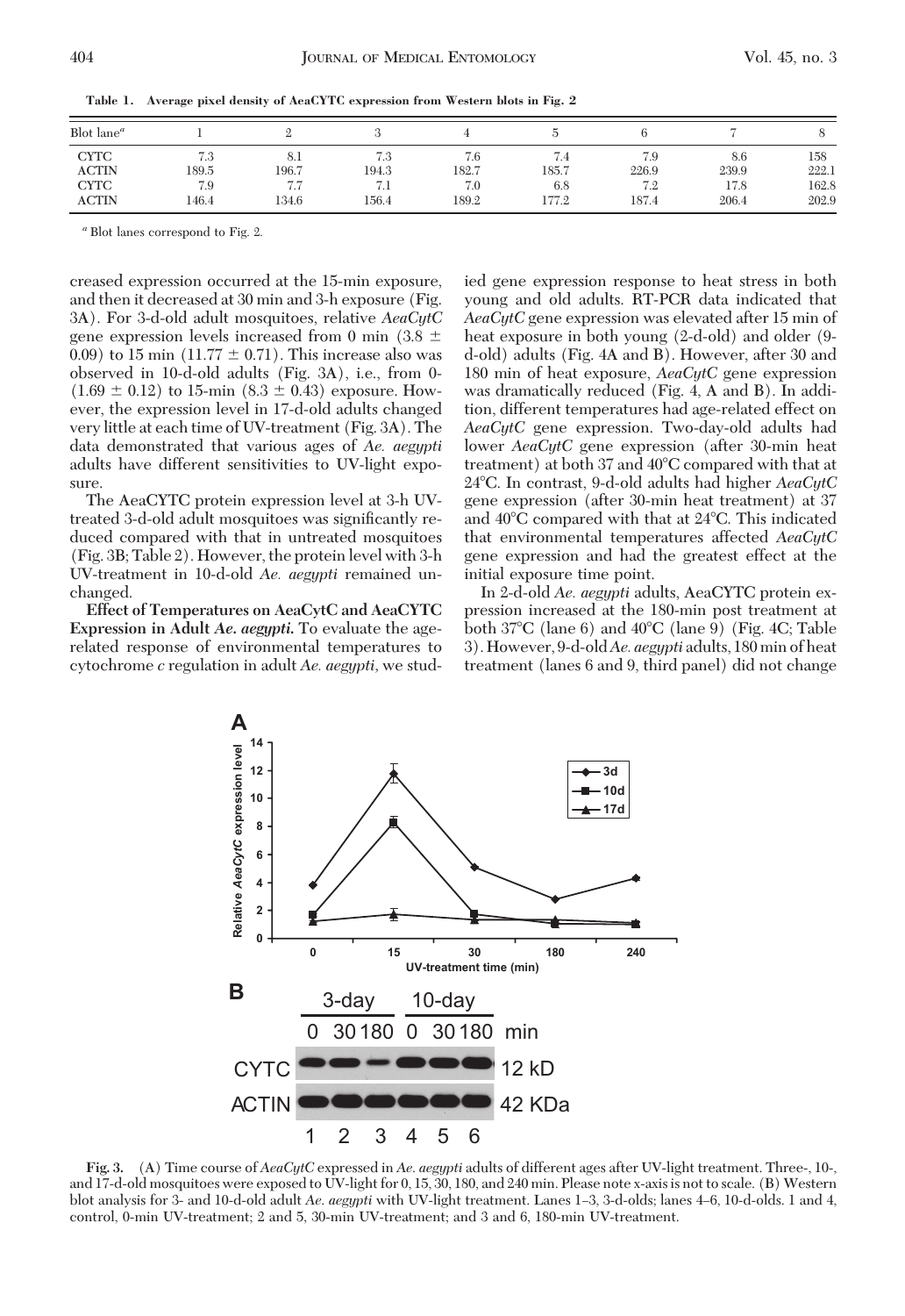**Table 2. Average pixel density of AeaCYTC expression from Western blots in Fig. 3B**

| Blot lane <sup><math>a</math></sup> |       |       |       |       |       |       |
|-------------------------------------|-------|-------|-------|-------|-------|-------|
| <b>CYTC</b>                         | 145.9 | 148.1 | 76.9  | 162.8 | 161.1 | 180.9 |
| <b>ACTIN</b>                        | 181.4 | 200.4 | 193.7 | 188.7 | 188.9 | 188.4 |

*<sup>a</sup>* Blot lanes correspond to Fig. 3B.

AeaCYTC protein levels (Fig. 4C; Table 3). These results indicated that AeaCYTC protein function might have decreased with age in adult mosquitoes in response to heat shock.

**Effects of Permethrin on AeaCytC and AeaCYTC Expression in Adult** *Ae***.** *aegypti***.** To determine whether the expression of *AeaCytC* gene in *Ae. aegypti* was affected by permethrin treatment, mosquitoes of different ages were treated with different concentrations of permethrin as described previously using acetone as a carrier (Pridgeon et al. 2007). Quantitative real-time PCR data showed that permethrin-treated mosquitoes had decreased *AeaCytC* expression at 1 h posttreatment compared with treatment with acetone only as a control (Fig. 5A and B). Student's *t*-test (Steel et al. 1998) showed significantly difference relative levels of *AeaCytC* expression at 1 h posttreatment among the permethrin and acetone treatments, with a criterion of  $P \leq 0.05$ . Permethrin-treated *Ae. aegypti* adults continued to show a decrease in *AeaCytC* gene expression until 12 h postexposure.

In 3-d-old *Ae. aegypti* adults, AeaCYTC protein expression decreased slightly as the acetone treatment time increased from 6 to12 h (lanes 4 and 5) (Fig. 5C; Table 4). In 3-d-old *Ae. aegypti* adults, AeaCYTC protein expression increased little as postpermethrin treatment time increased from 6 to 12 h (lanes 9 and 10) (Fig. 5C; Table 4). However, in 10-d-old *Ae. aegypti* adults, AeaCYTC protein expression decreased 10–15% as postpermethrin treatment time increased from 6 to 12 h (lanes 9 and 10, third panel) (Fig. 5C; Table 4). Acetone treated 10-d-old *Ae. aegypti* adults showed AeaCYTC protein expression levels similar to that of 3-d-old adults and expression decreased slightly as the acetone treatment time increased from 6 to12 h (lanes 4 and 5, third panel) (Fig. 5C; Table 4). These results demonstrated that AeaCYTC protein function decreased with age in adult mosquitoes in response to permethrin treatment.

#### **Discussion**

**Cytochrome** *c* **Functions during** *Ae***.** *aegypti* **Development.**We analyzed changes in the gene and protein expression of cytochrome *c* in *Ae. aegypti* from eggs, larvae, pupae, and adult females. There were signiÞ-



**Fig. 4.** (A and B) Quantitative real-time PCR time course of*AeaCytC*expressed in 2- and 9-d-old adult*Ae*. *aegypti* exposed to different temperatures. Please note x-axis is not to scale. (A) 2-d-old adults exposed at 24, 37, and 40°C. (B) Nine-day-old adults exposed to 24, 37, and 40°C. (C) Western blot analysis showing AeaCYTC protein expression in 2- and 9-d-old adults of *Ae. aegypti* after a 3-h heat treatment. Lanes 1–3, 24°C; lanes 4–6, 37°C; lanes 7–9, 40°C. Lanes 1, 4, and 7, 0 min; lanes 2, 5, and 8, 30 min; lanes 3, 6, and 9, 180 min. First two panels are 2-d-old adults; third and fourth panels are 9-d-old adults.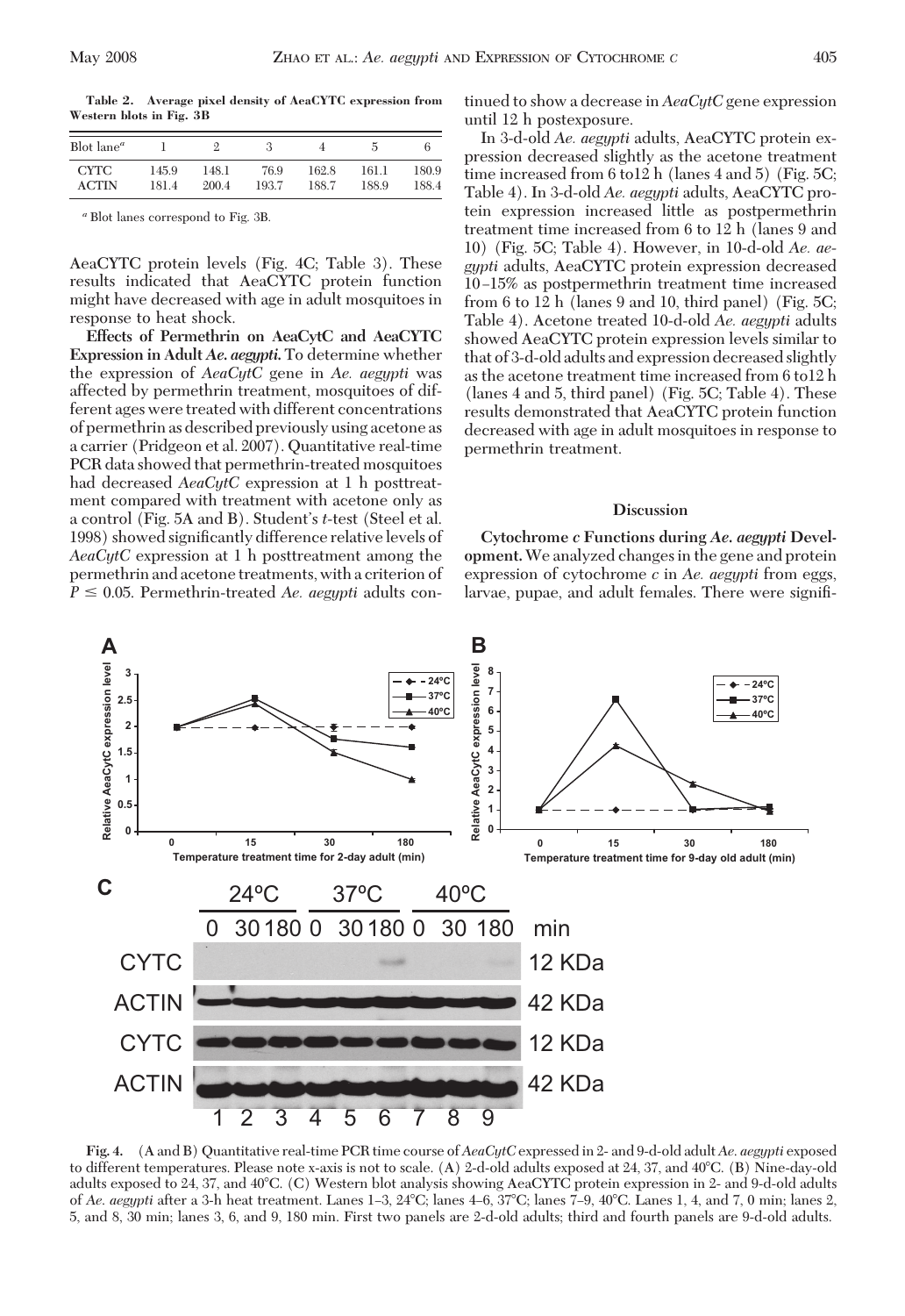|  | Table 3. Average pixel density of AeaCYTC expression from Western blots in Fig. 4C |  |  |  |  |  |  |  |  |
|--|------------------------------------------------------------------------------------|--|--|--|--|--|--|--|--|
|--|------------------------------------------------------------------------------------|--|--|--|--|--|--|--|--|

| Blot lane <sup><math>a</math></sup> |       |       |       |       |       |       |       |       |       |
|-------------------------------------|-------|-------|-------|-------|-------|-------|-------|-------|-------|
| CYTC $(2 d)^b$                      | 52.2  | 55.7  | 53.1  | 52.6  | 56.3  | 150.1 | 53.8  | 58.7  | 88.8  |
| $ACTIN$ $(2 d)$                     | 173.3 | 195.4 | 213.1 | 217.9 | 213.4 | 213.6 | 213.8 | 214.5 | 211.4 |
| CYTC $(9 d)^c$                      | 172.7 | 207.5 | 203.3 | 209.3 | 174.1 | 180.2 | 203.1 | 177.2 | 186.4 |
| $ACTIN$ (9 d)                       | 220.7 | 212.4 | 217.9 | 217.7 | 227.3 | 231.5 | 236.4 | 235.8 | 228.6 |

*<sup>a</sup>* Blot lanes correspond to Fig. 4C.

*<sup>b</sup>* CYTC expression in 2-d-old adult *Ae. aegypti. <sup>c</sup>* CYTC expression in 9-d-old adult *Ae. aegypti.*

cant differences in the expression of *AeaCytC* genes between young  $(94.37 \pm 1.34)$  and old  $(40.10 \pm 1.24)$ adult mosquitoes according to Student's *t*-test (Steel et al. 1998), with a criterion of  $P \leq 0.05$ . Numerous physiological changes occur during the development of female adult mosquitoes as they age. The *AeaCytC* gene is highly expressed in teneral adults, which may indicate that mitochondrial activity at this time is high as adults prepare for a bloodmeal and ovarian development. However, levels of AeaCYTC protein were even higher in 9- and 14-d-old adults than in 1- and 2-d-old adults of *Ae. aegypti,* suggesting that cytochrome *c* protein expression in mature mosquitoes is critical for mitochondrial functions and that it may be related to mosquito aging. In addition, the *AeaCytC* gene expression and AeaCYTC protein levels during the mosquito development were not identical at the same point in time, which indicated that gene regulation and protein function of cytochrome *c* is a complex process in adult mosquito development.

The study of age-related gene expression is critical for a better understanding of physiological changes during aging. An age-associated decline in the immunological capabilities of mosquitoes after challenge with an infectious agent has been reported previously (Hillyer et al. 2005). The relative low levels of *AeaCytC* gene expression in older or senescent mosquitoes suggest that mitochondrial dysfunction may play a role in the attenuation of gene expression.

Mosquito development can be regulated by multigenes (Severson et al. 2004, Fontenille et al. 2005, Raibaud et al. 2006, Strode et al. 2006, van den Hurk



**Fig. 5.** (A and B) Quantitative real-time PCR time course of *AeaCytC* expressed in 3- and 9-d-old *Ae*. *aegypti* adults after acetone and permethrin  $(1.25 \times 10^{-5} \mu g$  per mosquito) treatments. Please note x-axis is not to scale. (C) Western blot analysis of AeaCYTC protein expression in 3- and 10-d-old adults of *Ae. Aegypti* after acetone and permethrin  $(1.25 \times 10^{-5} \,\mu g$  per mosquito) treatments. Lanes 1–5, acetone treatment; lanes 6–10, permethrin treatment. Lanes 1 and 6, 0 h after treatment; lanes 2 and 7, 1 h after treatment; lanes 3 and 8, 3 h after treatment; lanes 4 and 9, 6 h after treatment; lanes 5 and, 10–12 h after treatment. First two panels are 3-d-old adults; third and fourth panels are 10-d-old adults.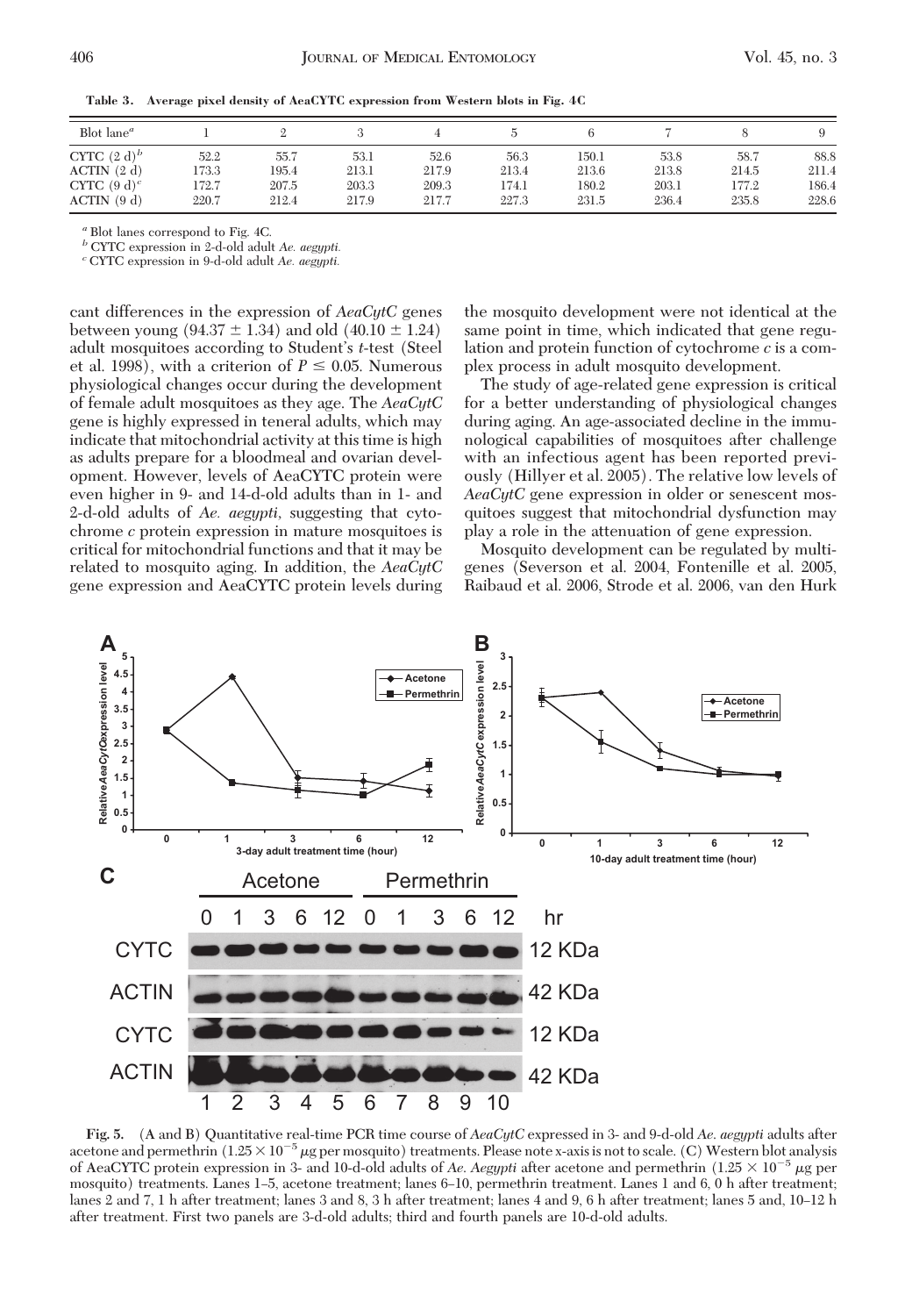| Blot lane <sup><math>a</math></sup> |       |       |       |       |       |       |       |       |       | 10    |
|-------------------------------------|-------|-------|-------|-------|-------|-------|-------|-------|-------|-------|
| CYTC $(3d)^b$                       | 213.6 | 227.9 | 217.8 | 189.7 | 188.9 | 195.6 | 195.7 | 192.7 | 226.4 | 208.2 |
| $ACTIN$ (3d)                        | 209.9 | 215.4 | 223.8 | 226.0 | 230.5 | 209.3 | 223.6 | 206.7 | 226.3 | 229.0 |
| CYTC $(10d)^c$                      | 208.5 | 221.6 | 223.4 | 216.9 | 198.5 | 205.1 | 202.3 | 169.8 | 166.4 | 133.2 |
| (10d)<br><b>ACTIN</b>               | 232.3 | 231.8 | 225.7 | 219.3 | 221.4 | 223.9 | 211.7 | 220.4 | 195.3 | 174.6 |

**Table 4. Average pixel density of AeaCYTC expression from Western blots in Fig. 5C**

*<sup>a</sup>* Blot lanes correspond to Fig. 5C.

*<sup>b</sup>* CYTC expression in 3-d-old adult *Ae. aegypti. <sup>c</sup>* CYTC expression in 10-d-old adult *Ae. aegypti.*

et al. 2007). Cytochrome *c* might be one of these genes. Teneral *Ae. aegypti* adults may have less developed mitochondria that may explain why AeaCYTC protein expression is low. As adult mosquitoes age ( 3 d old), AeaCYTC protein expression is enhanced, possibly indicating that mitochondria in the adult mosquito have completed development in preparation for the first bloodmeal.

**Cytochrome** *c* **Responses to Environmental Stresses.** The*AeaCytC*gene of*Ae. aegypti* responded differently to challenge by heat stress and UV-radiation. Temperature affects biochemical, physiological, and behavioral processes in mosquitoes (Narang and Narang 1975, Beach et al. 1989, Mahmood and Crans 1997, Wiwatanaratanabutr and Kittayapong 2006). In our study, the influence of heat stress on the expression of the *AeaCytC* gene was shown to be higher in 2-d-old mosquitoes than in 9-d-old mosquitoes. The time course study of*AeaCytC*gene expression in*Ae. aegypti* of different ages suggests that *AeaCytC* is regulated by temperature. Heat stress treatments induce activation of AeaCYTC protein only in 2-d-old adults but not in 9-d-old adults of *Ae. aegypti.* The present results demonstrate the lack of response to heat stress, or even the attenuation of gene expression, as mosquitoes become older, which may play an important role in age-related physiological changes.

UV-radiation is known to affect the integrity of cuticle in adult mosquitoes (Sugumaran et al. 1992). In a previous study on adults of *Anopheles gambiae* (Giles), there were quantitative differences in 48 cuticular hydrocarbons between 0-2 d and older invididuals (Caputo et al. 2005). Protein expression levels in 3-d-old *Ae. aegypti* after a 3-h UV-treatment (lane 3) was significantly reduced (Fig. 3B). However, the protein level in 10-d-old *Ae. aegypti* after a 3-h UVtreatment (lane 6) remained unchanged. This result may indicate that older mosquitoes have more protection (are less sensitive) to UV-light, possibly due to changes in cuticle composition that occurs with age.

**Effect of Permethrin on Cytochrome** *c* **Gene and Protein Expression.** Molecular studies of insecticide resistance have advanced rapidly over the past decade, including identification of genes involved in target site and metabolic resistance mechanisms. The evolution of insecticide resistance acts by selection of these mechanisms, typically requiring the interaction of multiple genes (Liu et al. 2007). The expression of approximately one quarter of the detoxification genes in *An. gambiae* were found to be developmentally regulated (Strode et al. 2006). Our RT-PCR data

showed that *AeaCytC* expression levels of 3- and 10 d-old adults of *Ae. aegypti* were down-regulated at 1, 3, and 6 h after permethrin treatment compared with the acetone treatment alone. One hour after acetone treatment, 3-d-old adults of*Ae. aegypti*showed 3 times higher *AeaCytC* expression level than that in the permethrin treatments, whereas 10-d-old adults of *Ae. aegypti* showed only slightly higher *AeaCytC* expression level than that in the permethrin treatments. This indicated that *AeaCytC* gene function and protein levels in adult mosquitoes might have decreased with age in response to the permethrin treatment.

In conclusion, the expressions of *AeaCytC* gene and AeaCYTC protein in the life cycle of *Ae. aegypti* were highly regulated developmentally and environmentally. Cytochrome *c* gene and protein expression has, for the first time, been examined in detail for all developmental stages of *Ae. aegypti.* The current study suggests that *AeaCytC* plays an important role in the development of *Ae. aegypti,* and it may provide information useful for designing novel control strategies for mosquitoes and identifying new pathways to target for the development of molecular pesticides. For example, high levels of *AeaCytC* expression in adult females might direct the design of double-stranded RNA (dsRNA) from *AeaCytC* to knockdown the *AeaCytC* gene, as dsRNA knockdowns have been shown to kill mosquitoes in a previous study (Pridgeon et al. 2008).

### **Acknowledgments**

We thank Drs. Steven M. Valles (USDA-ARS) and Graham B. White (University of Florida) for critical reviews of the manuscript. We also thank Neil Sanscrainte, Heather Furlong, Lynn Jefferson, Sandra A. Allan, Matthew H. Brown, and Nathan Newlon (USDA–ARS) for helpful support. The current study was supported by a grant from the Deployed War-Fighter Protection Research Program funded by the U.S. Department of Defense through the Armed Forces Pest Management Board.

#### **References Cited**

- **Beach, R. F., W. G. Brogdon, L. A. Castanaza, C. Cordon-Rosales, and M. Calderon. 1989.** Effect of temperature on an enzyme assay to detect fenitrothion resistance in *Anopheles albimanus* mosquitos. Bull W.H.O. 67: 203-208.
- **Bernardi, P., and G. F. Azzone. 1981.** Cytochrome c as an electron shuttle between the outer and inner mitochondrial membranes. J. Biol. Chem. 256: 7187-7192.